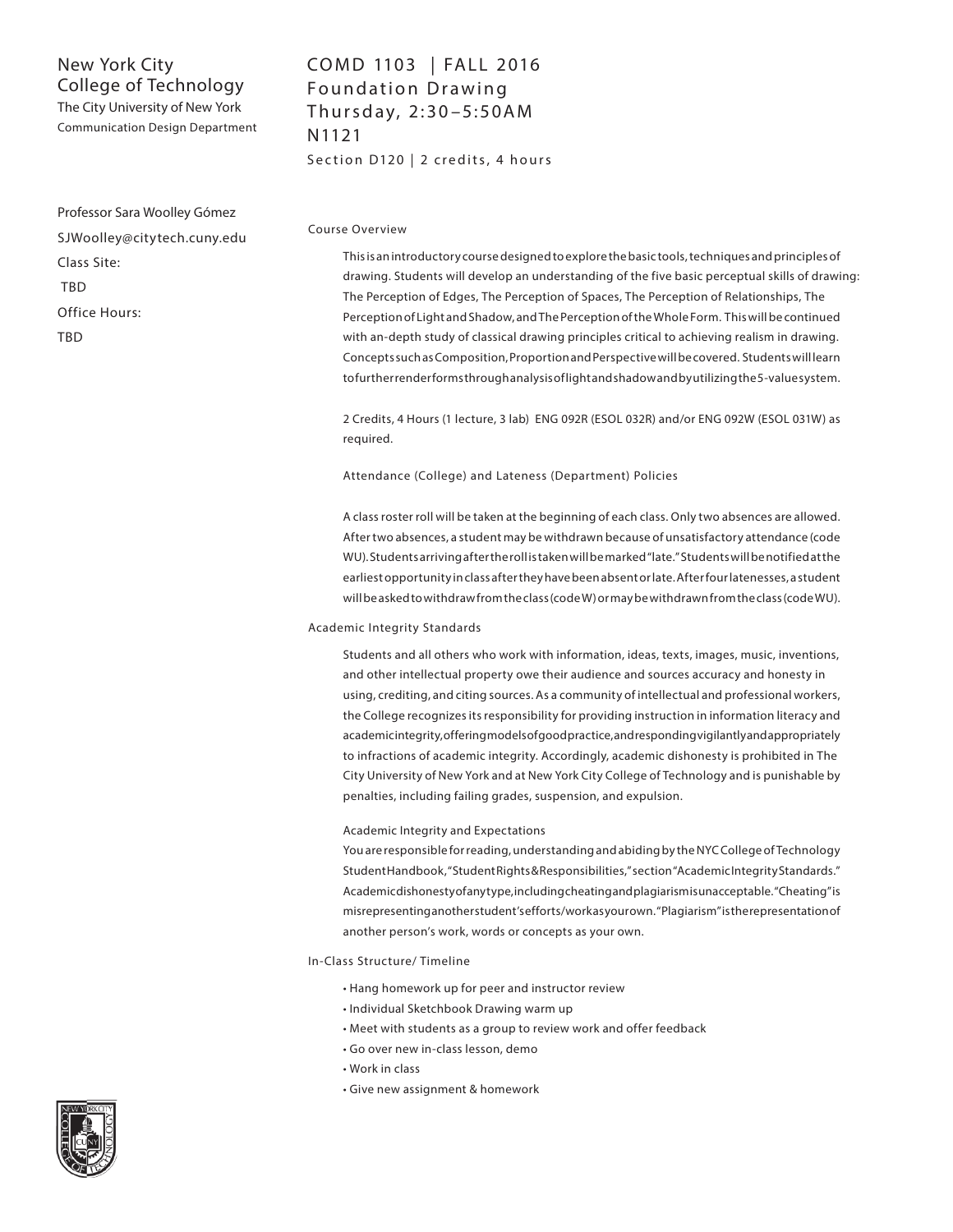The City University of New York Communication Design Department

Professor Sara Woolley Gómez SJWoolley@citytech.cuny.edu Class Site: TBD Office Hours: TBD

# COMD 1103 | FALL 2016 Foundation Drawing Thursday, 2:30-5:50AM N1121 Section D120 | 2 credits, 4 hours

Grading System

• Sketchbook (Keeping a sketchbook of drawings and class notes is a requirement.) 10%

• Individual Assignments 40%

- In-Class Productivity, Participation in Critiques, In Class Quizzes 25%
- Final Project 25%

• Projects given as Homework Assignments are due at the beginning of class and must be placed hung up for critique upon arrival ; otherwise it is consider late.

• There will be no make-ups for those who miss any Classes, the Quizzes, or the Final project. • ANY MISSED ASSIGNMENTS WILL EARN A ZERO. Assignments received after the deadline will drop a grade at the end of the class. After that time period, any late assignment will earn a zero. • A final portfolio of all projects will be handed in with the final project at the end of the semester. Students have the option to revisit earlier projects and revise them based on original comments.

## Make-ups:

If a student finds they will not be able to present or hand in a project on the scheduled day, it is their responsibility to notify the instructor PRIOR to the due date and request alternate arrangements. Points will be deducted for late assignments and missed critiques.

#### Labs

You are expected to work on sketchbooks and assignments for at least four hours a week outside of class. You will find that assignments will take a lot more than that to be successful. Students are encouraged to utilize outside of class Life-Drawing Opportunities litsed on the Class Site Resources section.

#### Critiques

Each student will present his/her work weekly for critique using appropriate design vocabulary. The critique is a neutral dialogue. Students will present their work and discuss the strengths and weaknesses, expressing what works and what doesn't work in relation to the assignment guidelines. Peer responses will be given. No personal likes or dislikes are discussed without elaborating the "why" of it. Design-specific terminology should be used at all times.

#### Communication

Communication is at the heart of everything you do as a creative professional. Whether you go on to become a designer, illustrator, art director, game designer, or any one of the numerous careers that the COMD department is preparing you for, your number one goal is to communicate, and to do it visually. To be able to communicate visually you also need to be able to communicate verbally. One of the most important and overlooked skills in our industry is to be able to express yourself clearly so that other people understand what your are saying. With that in mind you should always try to express yourself as clearly as possible in this (and all) of your classes.

Within this class you are expected to communicate with your classmates and with your professor. If you are going to miss a class it is your responsibility to let the professor know. If you are sick and miss a class when an assignment is due you will get a zero unless you contact your professor. If you have a question or are confused about something COMMUNICATE! Ask a question, send an email. Ignorance is not an excuse.

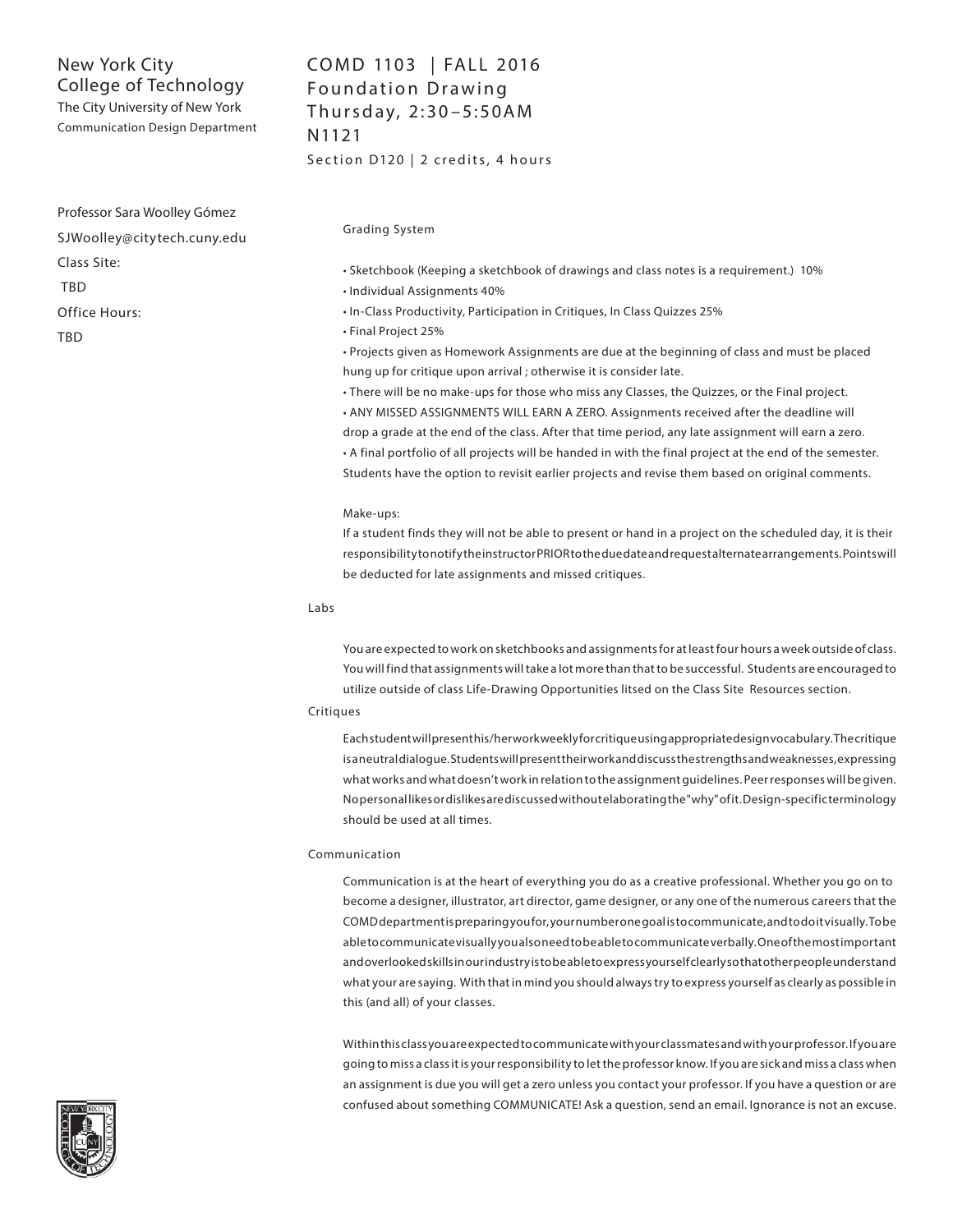The City University of New York Communication Design Department

Professor Sara Woolley Gómez SJWoolley@citytech.cuny.edu Class Site: TBD Office Hours: TBD

## Extra Credit:

There will opportunities for Extra Credit to be earned through: class trips or attending lectures from guest speakers. Proof of attendance and an additional assignment will be required.

#### Resources:

City Tech is in the heart of one of the most vibrant art communities in the world. As such there are numerous additional resources for studnets to take advantage of to practice and improve their skills. Full Resource list is available on the Class Site.

# COMD 1103 | FALL 2016 Foundation Drawing Thursday, 2:30-5:50AM N1121

Section D120 | 2 credits, 4 hours

Essentials For Class (NEVER COME WITHOUT YOUR TOOLS)

• DRAWING KIT : (\*Often sold as a set) Charcoal pencils (soft, medium, and hard) White Charcoal Pencil Compressed Charcoal Sticks (soft, medium, and hard) Charcoal block Masking tape Kneaded eraser White Eraser (General's Factis Extra Soft or equivalent) 2 Paper blending sticks (aka stumps) Graphite Sticks Drawing Pencils (2H, 2B, HB) Exacto Knife Sandpaper pad sharpener Large BullDog Clips Non permanent black felt tip marker

• PORTFOLIO : Red Envelope 18 x24

•SKETCHBOOK: 9 x 12 HARDBOUND (NOT WIRE BOUND)

- NEWSPRINT DRAWING PAD: 9 x 12
- DRAWING PAPER PAD: 18 x24 80lb Strathmore or similar

• TERMINOLOGY: proper terms for drawing concepts, tools, and techniques will be emphasized. They must be utilized when discussing and critiquing work. There will be quizzes on proper technique and terminology.

• PRESENTATION: Appearances matter. Work should be presented neatly and with care.

## Recommended for Class:

• TRAVEL PORTFOLIO : (\*variety of options at different price points)

## Recommended Texts

Drawing on the Right Side of the Brain by Betty Edwards (TarcherPerigee)

Additional Recommended Texts

 The Practice and Science of Drawing by Harold Speed (available for FREE Download at archive.org) Perspective for Artists (Dover Art Instruction) by Rex Vicat Cole

ASSIGNMENTS ( There will be additonal sketchbook homework due weekly)

1. High Intensity Contour Drawings

2. Modified Contour Drawings

3. Negative Space Drawings

- 4. Light and Shadow Drawings
- 5. One Point Perspective Drawings
- 6. Two Point Perspective Drawings
- 7. Final Project TO BE ANNOUNCED